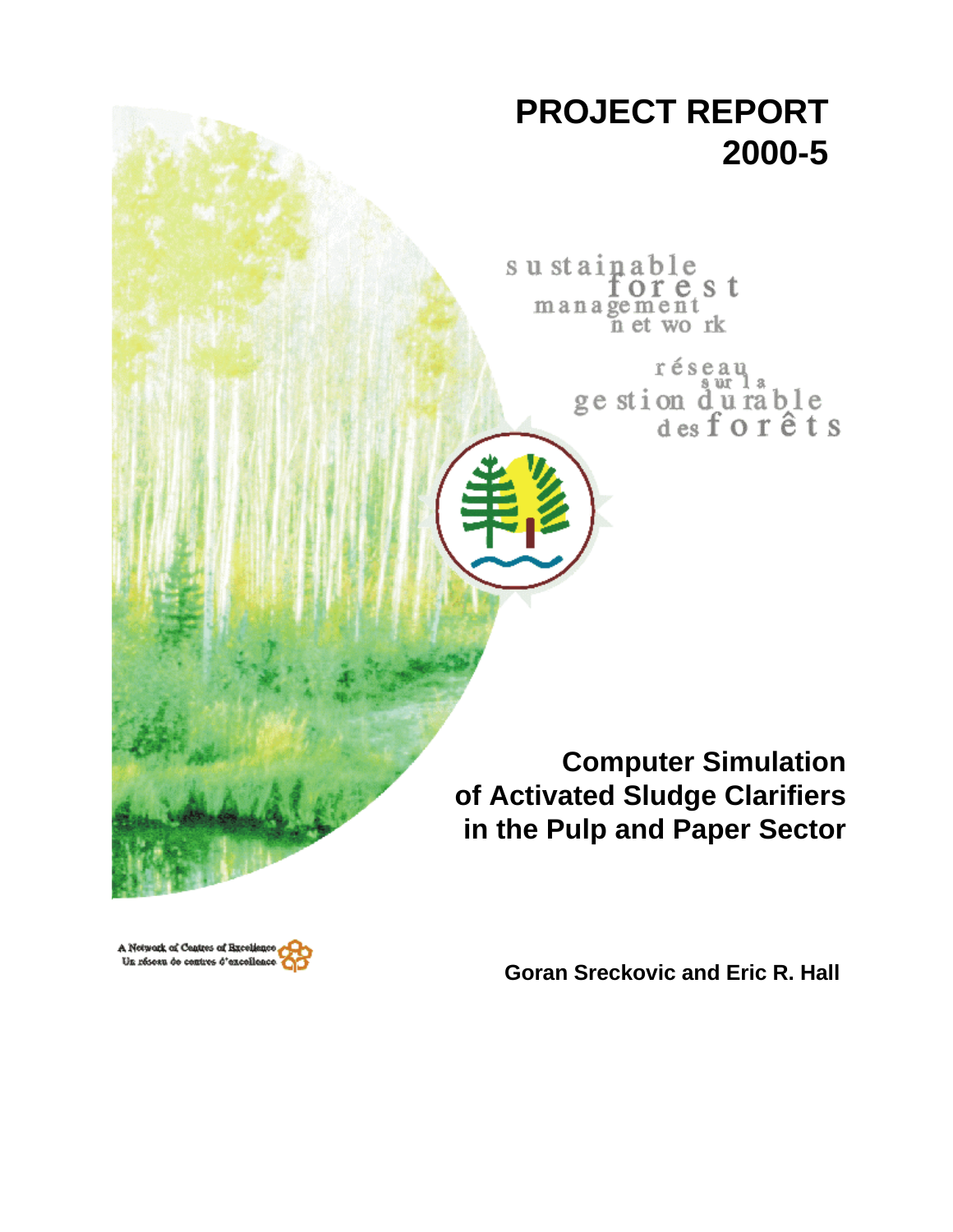For copies of this or other SFM publications contact:

Sustainable Forest Management Network G208 Biological Sciences Building University of Alberta Edmonton, Alberta, T6G 2E9 Ph: (780) 492 6659 Fax: (780) 492 8160 http://www.ualberta.ca/sfm/

ISBN 1-55261-063-2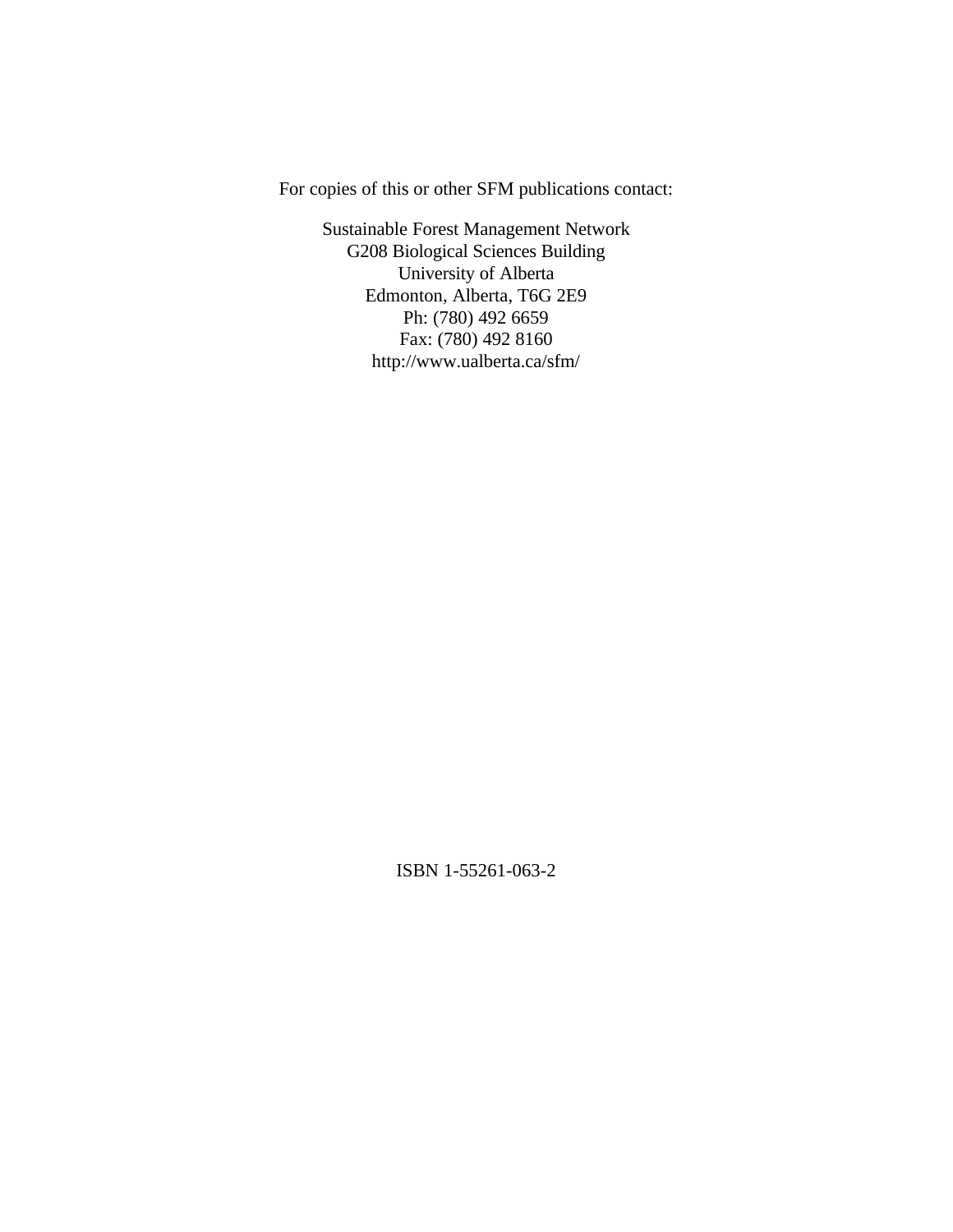# **Computer Simulation of Activated Sludge Clarifiers in the Pulp and Paper Sector**

SFM Network Project: **Development of Simulators for Ex-plant Biological Treatment Systems**

by

# **Goran Sreckovic and Eric R. Hall**

Department of Civil Engineering and the Pulp and Paper Centre The University of British Columbia, Vancouver, B.C.

March 2000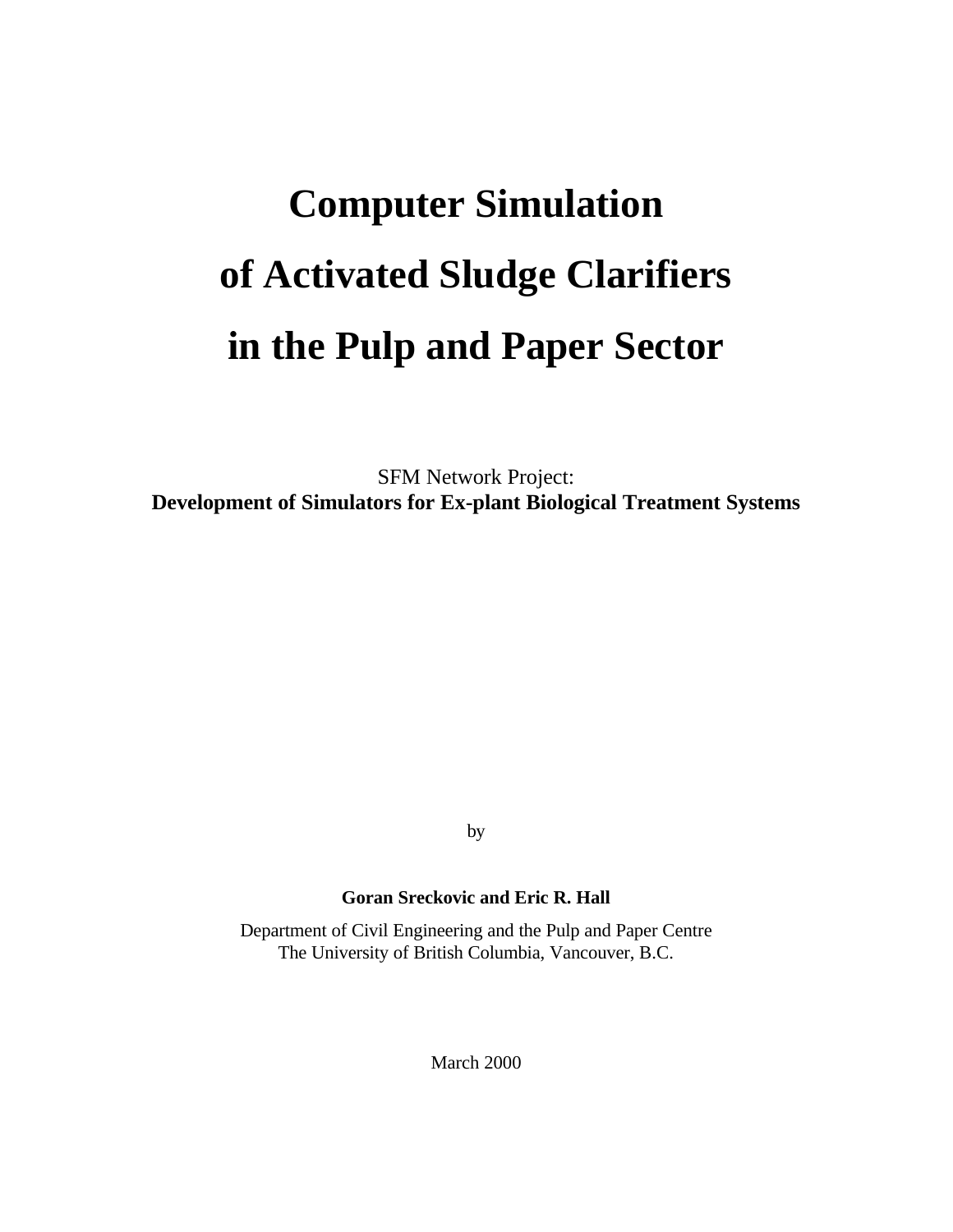# **ABSTRACT**

To ensure compliance with water quality regulations, pulp and paper mills have been trying to optimize their wastewater treatment facilities, and, if necessary, to extend their treatment systems with new components. Optimization and design of the systems can be significantly improved with a better understanding of treatment process behaviour and the influence of various operating conditions on the process. The development of a mathematical model is a widely used approach for attaining a better understanding of a process. A comprehensive mathematical model could be a valuable tool in simulating variations in treatment system response caused by changes in plant operational conditions or changing loadings from the pulp and paper mill. A model, capable of coping with the processes and components of substrate and biomass occurring in the system, makes it possible to develop a simulator that is able to predict the behaviour of the activated sludge system under dynamic conditions. The simulator could serve as a technical aid for design, control, optimization, training, performance analysis, research, and education.

This report summarizes the results from the first stage of a larger project to develop a dynamic simulator of a pulp and paper activated sludge process. A one-dimensional clarifier model for a primary clarifier treating pulp and paper wastewaters was calibrated and verified against a long term dynamic, full scale data set using a sophisticated calibration technique. The mechanistic model exhibited good accuracy for predicting both the underflow and overflow suspended solids concentrations in a pulp and paper wastewater treatment plant primary clarifier. The relative error over the whole data set was 0.25 for the overflow SS concentration and 0.20 for the underflow suspended solids concentration. The major sources of the mechanistic model error for the overflow suspended solids were attributed to the mechanistic model nature and its inability to account for suspended solids of differing nature. A hybrid model (mechanistic model plus artificial neural network) did not improve the mechanistic model response. The major reason was thought to be that the mechanistic model residuals contained insufficient information to train the neural network. In addition to determining the behaviour and parameter values of a onedimensional mechanistic model, the primary clarifier model calibration was useful, as it indicated that the model behaviour depended on the nature of the influent suspended solids.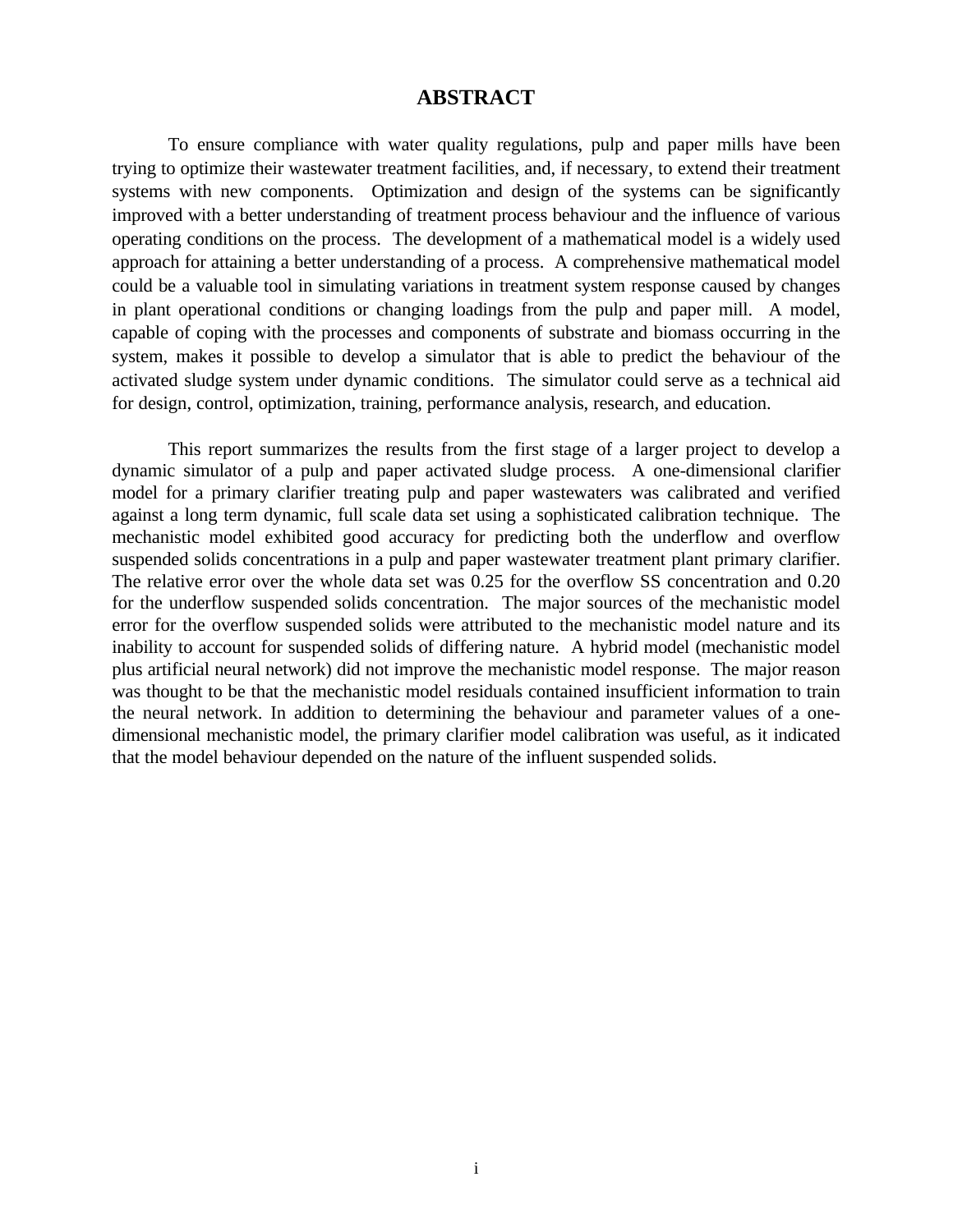# **ACKNOWLEDGEMENTS**

This research was funded by the Sustainable Forest Management Network of Centres of Excellence, the Science Council of British Columbia and NovaTec Consultants. Ltd, of Vancouver, B.C. Special thanks goes to the Pacifica Papers Port Alberni, B.C. Mill and the Western Pulp Limited Partnership Port Alice, B.C. Mill.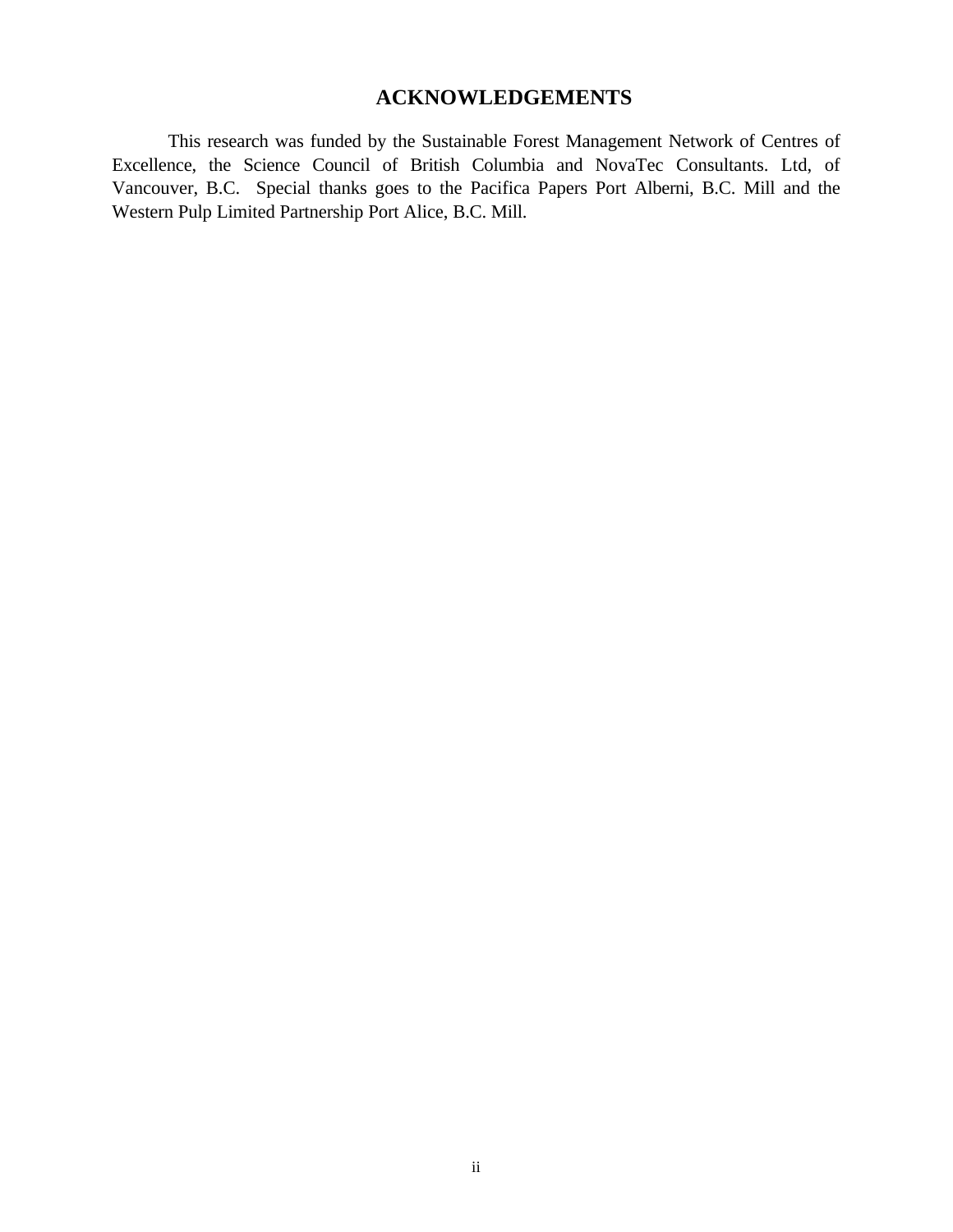# **INTRODUCTION**

Wastewater treatment facilities have received increased attention in the last decade with the introduction of new water quality criteria regulating the quality of effluent discharged from municipal and industrial wastewater treatment plants. Similar to other industries, the pulp and paper industry, a world scale industry, is faced with stringent effluent standards and requirements to reduce contaminants discharged to the environment. The first Canadian regulations were introduced at the beginning of the seventies (Environment Canada, 1972) and they set discharge limits for effluent suspended solids (SS), biochemical oxygen demand (BOD) and toxicity. New federal regulations were introduced in 1992 which set more stringent limits on effluent BOD, total suspended solids and toxicity (Fisheries Act, 1992).

To ensure compliance with water quality regulations, pulp and paper mills have been trying to optimize their wastewater treatment facilities, and, if necessary, to extend their treatment systems with new components. Optimization and design of the systems can be significantly improved with a better understanding of the treatment process behaviour and the influence of various operating conditions on the process. Even though each treatment step is important, the secondary treatment process is critical to successful wastewater treatment, because it has the greatest impact on the reduction of contaminants. It is the most complex process and the most difficult to operate and control. Understanding the behaviour of this process is the most important element in optimizing the performance of a wastewater treatment system and achieving the treatment objectives.

The development of a mathematical model is a widely used approach for attaining a better understanding of a process. A good example is the Activated Sludge Model No.1 (ASM1) (Henze et al., 1987), a mechanistic model that demonstrates that a dynamic model for predicting the behaviour of the activated sludge process in municipal wastewater treatment is a powerful tool. This model has been successfully used in the design, control and optimization of municipal activated sludge systems. A comprehensive mathematical model, such as the ASM1, but specific to the behaviour of an activated sludge system treating pulp and paper process wastewater, could be a valuable tool in simulating variations in the system caused by changes in treatment plant operational conditions and the pulp and paper process. A model, capable of coping with the processes and components of substrate and biomass occurring in the system, makes it possible to develop a simulator that is able to predict the behaviour of the activated sludge system under dynamic conditions. The simulator could serve as a technical aid for design, control, optimization, training, performance analysis, research, and education.

- 1. The simulator can be used to improve *design* of an activated sludge system, given information on influent wastewater characteristics. A range of process configurations and operational strategies can be evaluated.
- 2. The simulator can be used as an aid in the *control* of activated sludge systems to produce high quality effluent. By running the model under time-varying influent conditions, the appropriate operating conditions and control strategies can be identified and corrective measures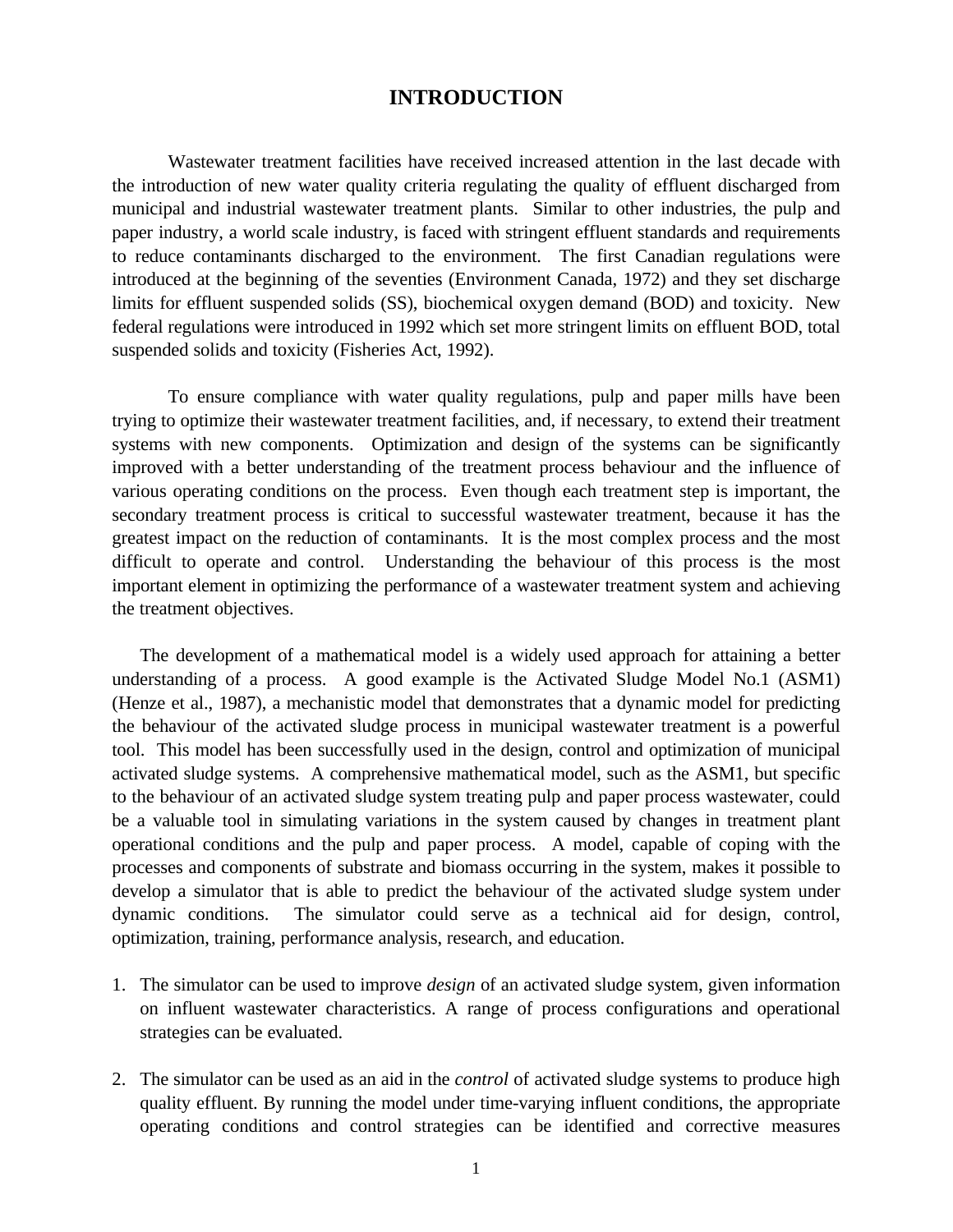suggested. The ability to assess operating strategies for changing wastewater characteristics is important for industrial sites at which the wastewater can originate from a number of unit processes with widely varying wastewater characteristics, in addition to fluctuations in hydraulic loading. Without the ability to verify the outcome of process changes, optimal biological treatment conditions would be difficult to achieve.

- 3. Being able to control system behaviour, the simulator would make it possible to *optimize* the system in terms of costs and/or performance.
- 4. The simulator can be used as a tool for *training* plant operators. The model is able to simulate system behaviour under different conditions, to illustrate how changes in process parameters impact plant performance. Using the simulator, an operator can understand which parameters to change and what magnitude of change is required to correct problems in process operations. Where there is both limited design and operating experience available for a particular wastewater treatment facility, a simulator can be used to prepare contingency plans for emergency conditions and to train operations staff prior to commissioning the plant.
- 5. The simulator can allow analysis of total plant *performance* over time when compared to laws and regulations and to determine the impacts of new effluent requirements on plant design and operational cost.
- 6. The simulator could serve as a *research* tool to build and test hypotheses and gain new knowledge about processes.
- 7. The simulator may provide students with an *educational* tool to explore new ideas and improve the learning process.

# **Treatment Process**

The treatment of effluent generated from pulp and paper mills involves several sequential steps. Each step is designed to remove one or more classes of contaminants. The first step involves primary treatment, where a fraction of the suspended solids is removed from the wastewater. Following primary treatment, the wastewater undergoes secondary treatment, which is a biological process, often involving an aerated lagoon or an activated sludge system. This part of the system is responsible for removing the bulk of the organics and reducing the influent toxicity. Although each treatment step is important, the secondary treatment stage is critical, since it has the greatest impact on the reduction of contaminants to low levels. It is the most complex unit process and the most difficult to operate and control. Understanding this stage of the treatment process is a key element in optimizing the performance of the treatment system.

In practice, aerated lagoons, as a form of biological treatment, have often been found inadequate for the new water quality criteria, so that a more sophisticated process is required. In the absence of specific process guidelines, secondary treatment facilities which have been constructed to meet the criteria are typically activated sludge processes. Settling of the biomass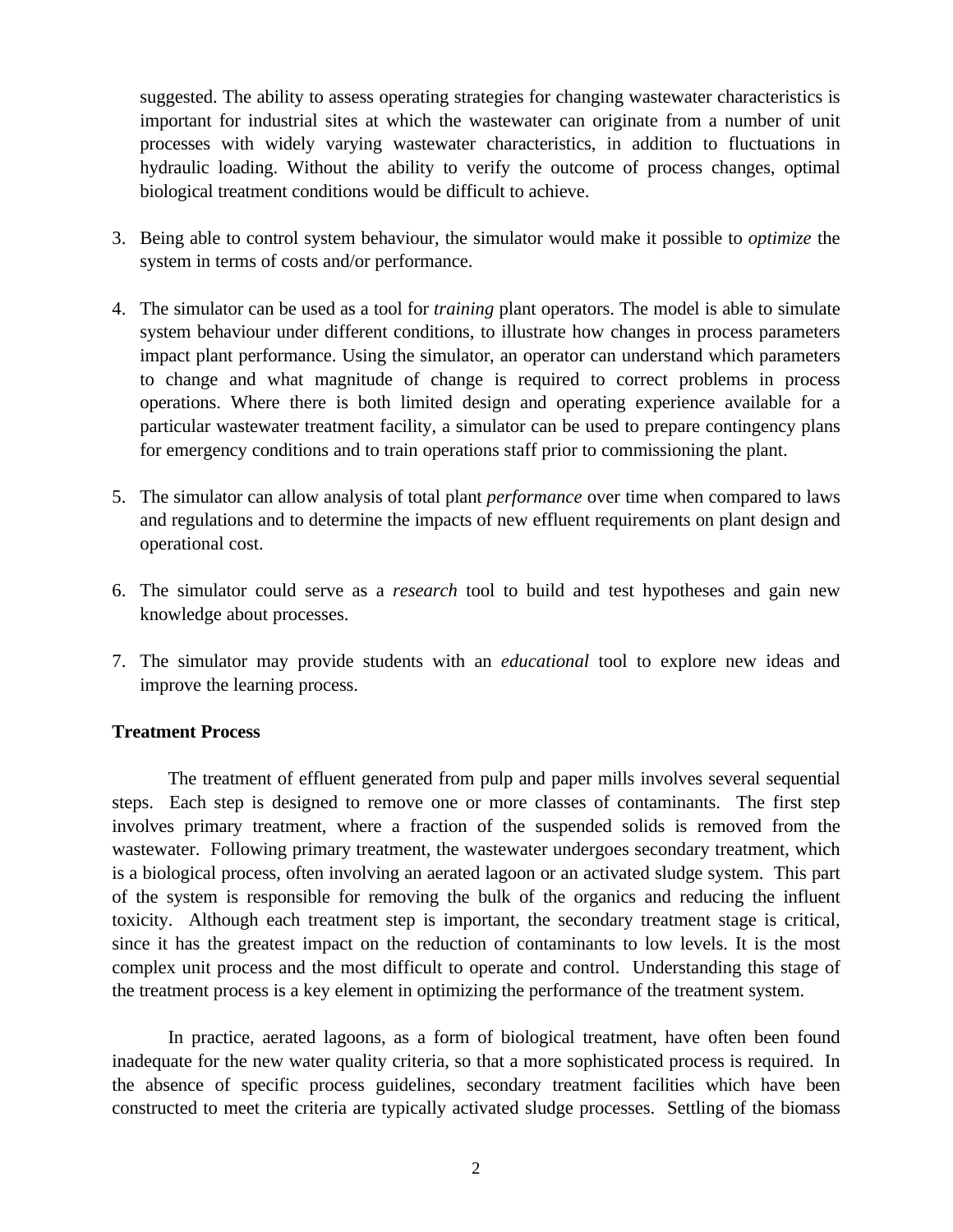produced in the aeration basin during treatment is also considered a part of the secondary treatment process and it is achieved in the secondary clarifier.

Wastewater treatment plant design is usually based on steady state assumptions and for that reason has employed large safety factors. However, plant performance is sensitive to timevarying conditions that are sometimes beyond the control of the plant operators. The performance of wastewater treatment facilities depends on the experience of the operations staff, who develop a "feel" for the operation, allowing them to cope with changing influent conditions in operating conventional treatment technologies. Often, operations staff do not have the knowledge and experience base for complex wastewater treatment facilities, with the associated inter-dependence of process operations. This can result in poor effluent quality, high operating costs, and the inability of advanced treatment processes to achieve optimal levels of performance.

If properly operated under design steady state loading conditions, pulp and paper wastewater treatment plants can satisfy the discharge requirements. However, dynamic changes occurring in the pulp and paper process can disturb the wastewater treatment process and alter the discharged concentrations of the regulated parameters.

#### **Research Objectives and Approach**

The overall research aim was to establish a framework for a comprehensive dynamic model to predict the long term dynamic behaviour of an activated sludge plant treating pulp and paper wastewater. To date, comprehensive modelling of activated sludge systems has concentrated on the treatment of municipal wastewaters. The prime example is the Activated Sludge Model No.1. A review of the literature confirmed that an analogous model is not available for predicting dynamic behaviour of a system treating pulp and paper process wastewaters. Due to differences in the characteristics of municipal and pulp and paper process wastewaters, the Activated Sludge Model No. 1 cannot be used directly for predicting the behaviour of pulp and paper WWT systems. However, development of the municipal activated sludge treatment models provides guidance on developing equivalent models for the treatment of pulp and paper wastewaters.

This report summarizes the first step in the overall project – the construction and verification of a dynamic model for a pulp and paper primary clarifier. The model was calibrated and verified against multiple multi-annual and multi-monthly full scale facility data sets.

In order to further improve the model response, the mechanistic model was connected to a neural network to form a hybrid model. The mechanistic model error function was used to train the neural network. The neural network outputs were added to the mechanistic model outputs to make the final, hybrid model outputs. In this way, the hybrid model could be used to introduce variables not included in the mechanistic model, but affecting the process, to quantify the impact of additional variables, and to improve the accuracy of the mechanistic model.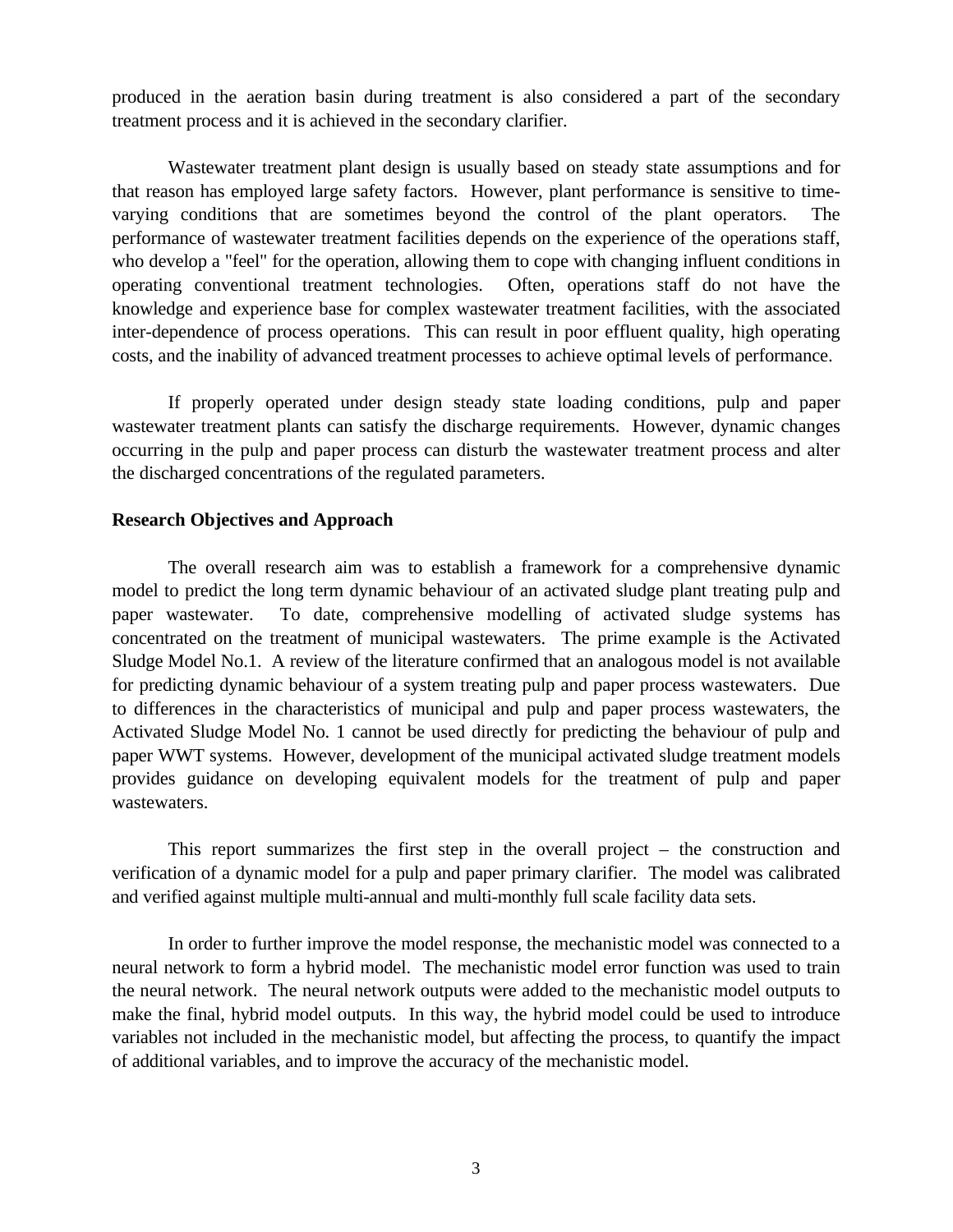# **RESULTS AND DISCUSSION**

#### **The Primary Clarifier Model**

In an activated sludge (AS) process, the separation and concentration of solids is performed in a settling basin, often referred to as a clarifier. The force that makes the sedimentation of the particles in the liquid possible, originates from gravity and density differences between the particles and the liquid. Other factors that influence the settling behaviour are the hydraulic regime, temperature, basin design, flow and feed variations, sludge characteristics, predators consuming dispersed bacteria, etc.

The mechanistic model used in the present study was a 10-layer, one-dimensional model with two layers above the feed. The settling velocity function proposed by Takacs and Patry (1991) was incorporated. One-dimensional models are complex enough to describe some of the hydraulics occurring in the process of settling and mathematically simple enough to provide relatively short computational times. Furthermore, they are known to offer good settling results and thus, are commonly used for commercially available simulations in the field. Although the best one-dimensional models still do not provide first class clarification outputs, the use of neural networks as a black-box addition was proposed to compensate for this weakness.

The one-dimensional mechanistic clarifier model used in the present study incorporated six parameters:  $X_t$ ,  $V_0$ ,  $V_0$ ,  $r_h$ ,  $r_p$  and  $f_{ns}$ , that must be estimated by model calibration if they are not available from experimental measurements. In the present case, these parameters were estimated by calibration against data sets from the activated sludge plant at a CTMP (chemithermomechanical pulp) mill in Port Alberni, B.C.

#### **Mechanistic Model Calibration**

#### *Parameter ranges*

Genetic algorithms (GA), the calibration technique used for calibration, require ranges for each model parameter as input data. The body of literature related to clarifier parameter values is not rich and does not report any long term dynamic full scale clarifier calibration attempt. The existing literature on the topic reports different ranges for the parameters (Takacs and Patry, 1991; Sorour and Horan, 1996). The parameter values reported in the literature are summarized in Table 1.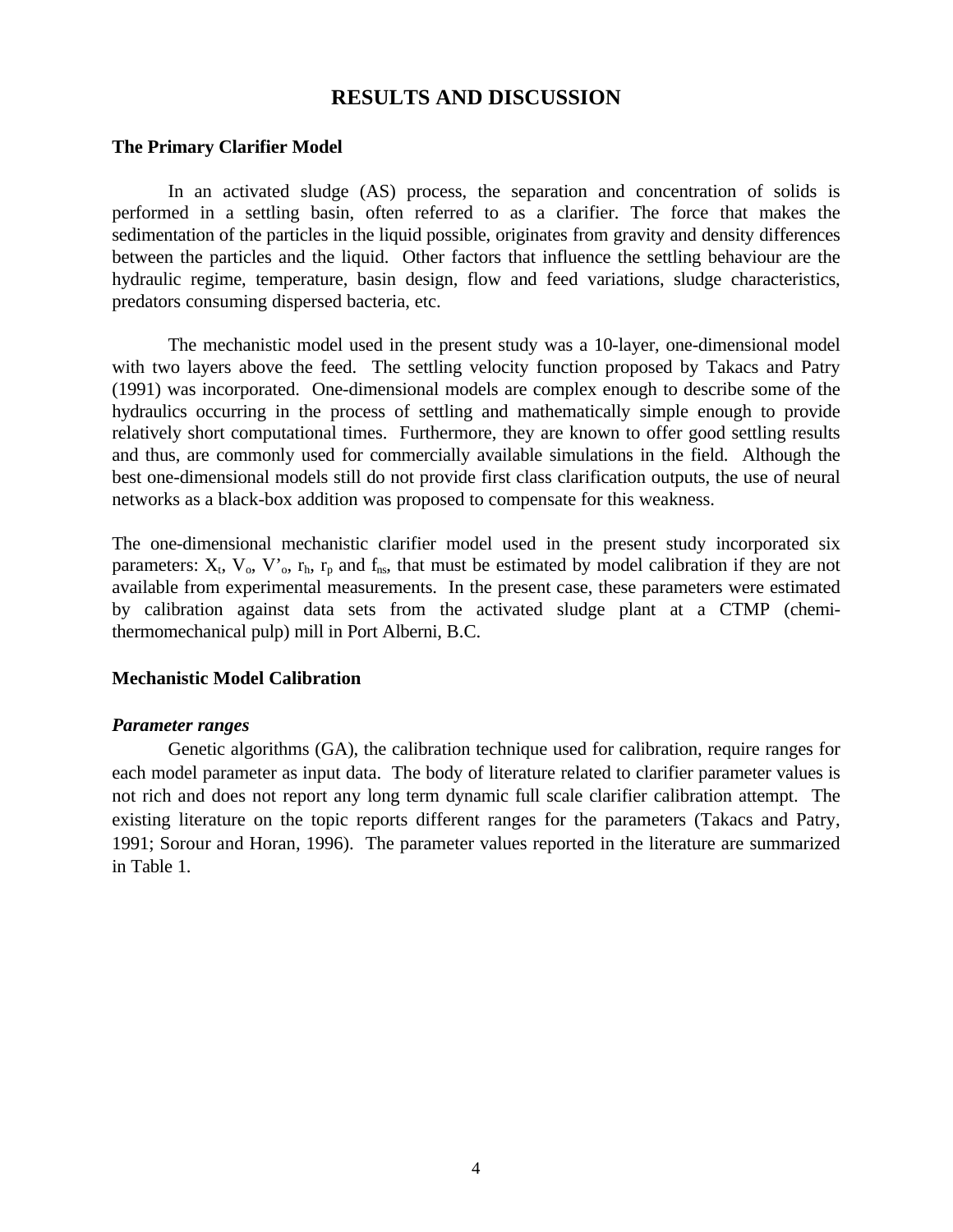| parameter $V_0$ |      | $\mathbf{V}$ |                               | ⊥ոs |
|-----------------|------|--------------|-------------------------------|-----|
| $\log$          | 139. |              | 122 0.0027 0.00029 0.0012     |     |
| high            |      |              | 712 340 0.0057 0.00043 0.0026 |     |

Table 1: Literature parameter ranges used for clarifier calibration

The final set of parameter limits and the optimal estimated parameter set produced by GA calibration of the one-dimensional mechanistic model of the primary clarifier are presented in Table 2.

Table 2: Primary clarifier parameter ranges and the optimal parameter set

| parameter       |     |     |      |                   | $\mathbf{I}_{\text{BS}}$  |      |
|-----------------|-----|-----|------|-------------------|---------------------------|------|
| $\log$          | 110 | 122 |      | 0.002 0.0001 0.03 |                           | 800  |
| high            | 370 | 340 | 0.01 | 0.001 0.70        |                           | 1400 |
| optimal set 233 |     | 165 |      |                   | 0.0029 0.000780.0696 1229 |      |

#### *Optimal parameters*

As a result of calibration, the optimal parameters were: maximal theoretical settling velocity  $V_0$ =233 m/d, maximal practical settling velocity  $V_0$ '=165 m/d, settling parameter characteristic of low solids concentration  $r_p=0.0029 \text{ m}^3/\text{g}$ , settling parameter characteristic of the hindered settling zone  $r_h=0.00078$  m<sup>3</sup>/g, non-settleable fraction of influent suspended solids  $f_{\text{ns}}$ =0.0696, and threshold concentration X<sub>t</sub>=1229 g/m<sup>3</sup>.

The optimal parameters fall within the literature parameter value range (Table 1), except the parameters related to the hindered settling  $(r<sub>h</sub>)$  and the parameter related to the non-settleable fraction of influent suspended solids  $(f_{ns})$ . The discrepancy in the value of  $r<sub>h</sub>$  might be due to the nature of the solids in the present study, or due to the long calibration data set used in the present study. The primary clarifier solids originating from a pulp and paper mill used in the present study are different from the secondary clarifier solids studied by Takacs and Patry (1991) or the ricestraw pulp and paper process effluent used in the study by Sorour and Horan (1996).

The parameter related to the non-settleable fraction of the influent suspended solids was higher than the literature reported values, probably since primary clarifier overflow suspended solids concentrations are typically higher than those of secondary clarifiers (Takacs and Patry, 1991), and the influent suspended solids concentrations are lower, which leads to the conclusion that f<sub>ns</sub> should be greater than the values for the secondary clarifiers reported in the literature.

#### *Model fitness*

The results of calibration and verification are summarized in Table 3 with the values of the objective function. Graphical presentations of the calibration and verification results for both the mechanistic and hybrid models for overflow suspended solids concentrations are shown in Figures 1 and 2 respectively, while the results of calibration and verification for both the mechanistic and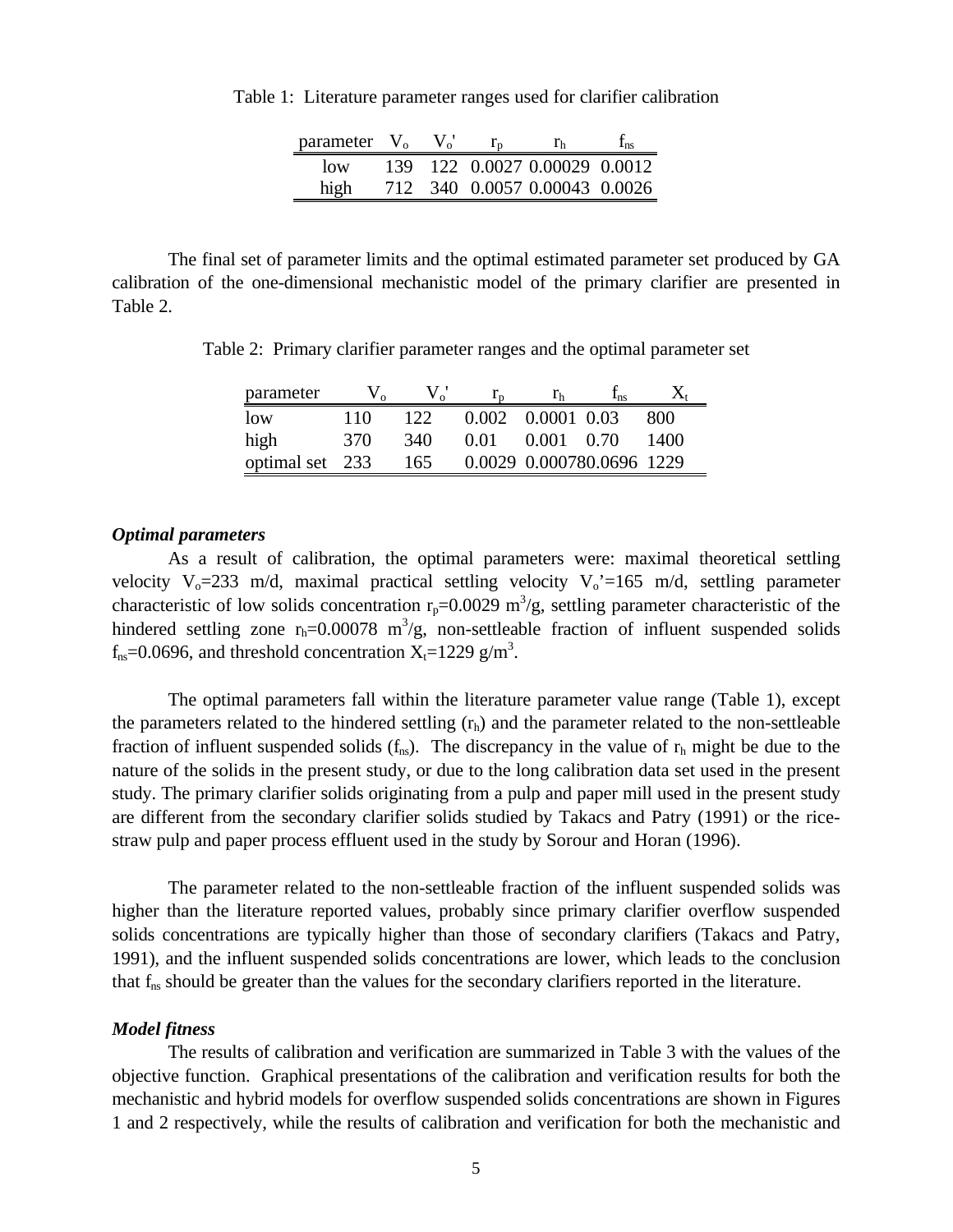hybrid models for underflow suspended solids concentrations are shown in Figures 3 and 4. The figures show 3-day moving averages, because it is easier to see the model performance if there are fewer data points in the graphs.

The mechanistic model relative error for the calibration data was 0.27 for the overflow SS concentrations and 0.18 for the underflow SS concentration. The relative errors for the verification set were 0.24 for the overflow SS concentrations and 0.20 for the underflow SS concentrations. The similar error ranges for both the calibration and verification sets show that the sets were chosen properly. Since no literature reports exist on the calibration of full scale primary clarifiers treating pulp and paper wastewaters on long dynamic data sets, the model fitness in the present study cannot be compared to anything else.

#### *Hybrid model*

The basic neural network for the primary clarifier was designed to consist of three input and one output nodes. The input nodes were: influent flow rate, underflow flow rate and influent SS concentration. Two classes of neural networks were developed, each with a different output node. The output node was either overflow or underflow suspended solids concentration, depending on whether the neural network was used to learn the underflow or overflow SS concentration error function. Several more input nodes were added to the basic neural network within each class to find out which combination affected the model outputs the most. The additional options included primary clarifier pH, temperature and  $BOD<sub>5</sub>$  values in the clarifier overflow.

The results of the hybrid model calibration and verification are shown in Table 3. All the options include the basic network with an addition of one or more input nodes. The calibration errors are relative errors as described in the previous paragraphs. The last column in the table represents the number of hidden nodes in the neural network. Figures 1, 2, 3 and 4 show the mechanistic and hybrid model outputs compared to the real measured data for both calibration and verification data sets, as well as for the underflow and overflow suspended solids concentrations.

#### *Overflow SS concentration*

The relative error for the calibration data set for the overflow suspended solids concentration was higher than that for the underflow suspended solids concentration. It measured 0.27 for calibration and 0.24 for the verification data set versus 0.18 and 0. 20, respectively, for the underflow data sets (Figures 1 and 2, respectively). The error numerical values are shown in Table 3. The values indicated that the mechanistic model overflow suspended solids concentration outputs were not at the same accuracy level as the underflow suspended solids outputs, although the errors were similar. The reasons for the difference and the sources of the mechanistic model errors for the overflow SS concentration might be due to the model nature, to lab measurement error, to error in data interpolation, and to errors originating with data averaging.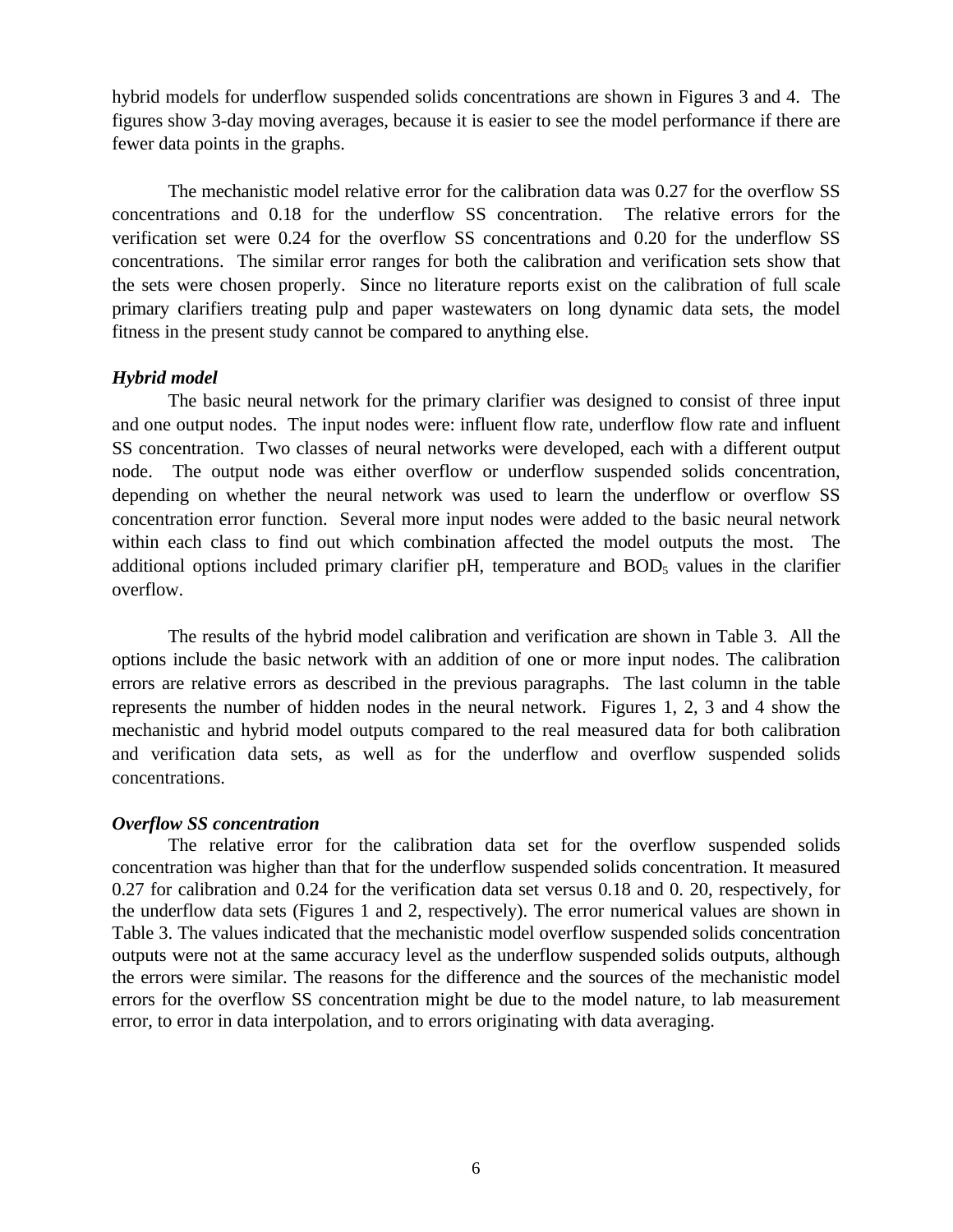| <b>Model Type</b>  | <b>Input nodes</b>          | <b>Suspended solids</b> | <b>Calibration</b><br>error | <b>Verification</b><br>error | # of hidden<br>nodes    |
|--------------------|-----------------------------|-------------------------|-----------------------------|------------------------------|-------------------------|
|                    |                             |                         |                             |                              |                         |
| <b>Mechanistic</b> |                             |                         |                             |                              |                         |
|                    | N/A                         | overflow                | 0.27                        | 0.24                         | N/A                     |
|                    | $\rm N/A$                   | underflow               | 0.18                        | 0.20                         | $\rm N/A$               |
| <b>Hybrid</b>      |                             |                         |                             |                              |                         |
|                    | basic NN                    | overflow                | 0.25                        | 0.32                         | $\mathbf{9}$            |
|                    |                             | underflow               | 0.16                        | 0.20                         | 5                       |
|                    | pH                          | overflow                | 0.25                        | 0.35                         | 9                       |
|                    |                             | underflow               | 0.16                        | 0.23                         | $\overline{3}$          |
|                    | BOD <sub>5</sub>            | overflow                | 0.24                        | 0.33                         | $\,8\,$                 |
|                    |                             | underflow               | 0.21                        | 0.20                         | $\overline{4}$          |
|                    | Temp                        | overflow                | 0.23                        | 0.32                         | 10                      |
|                    |                             | underflow               | 0.16                        | 0.24                         | $\overline{2}$          |
|                    | pH, BOD <sub>5</sub> , temp | overflow                | 0.29                        | 0.34                         | $\sqrt{2}$              |
|                    |                             | underflow               | 0.16                        | 0.22                         | $\overline{2}$          |
|                    | pH, BOD <sub>5</sub>        | overflow                | 0.24                        | 0.35                         | $\sqrt{6}$              |
|                    |                             | underflow               | 0.15                        | 0.21                         | 5                       |
|                    | pH, temp                    | overflow                | 0.24                        | 0.29                         | 5                       |
|                    |                             | underflow               | 0.16                        | 0.22                         | $\overline{3}$          |
|                    | $BOD5$ , temp               | overflow                | 0.29                        | 0.34                         | $\overline{\mathbf{c}}$ |
|                    |                             | underflow               | 0.16                        | 0.24                         | $\overline{2}$          |

#### Table 3: Port Alberni Mill primary clarifier model relative errors

#### Mechanistic model nature.

The one-dimensional models do not fully describe the clarification process because they do not consider all the complex hydrodynamic processes and turbulence occurring in the clarification portion of the settler. The model also does not compensate for differing suspended solids characteristics, except through the parameters in the settling velocity function. However, these parameters do not capture directly the shape of the particles, which is different in the primary and secondary clarifiers. The one-dimensional mechanistic model is known to represent the thickening process better than the clarification process, so that the modelled underflow suspended solids concentrations are expected to be closer to their real measured counterparts than those of the overflow suspended solids concentrations (Vitasovic, 1989; Jeppsson, 1996).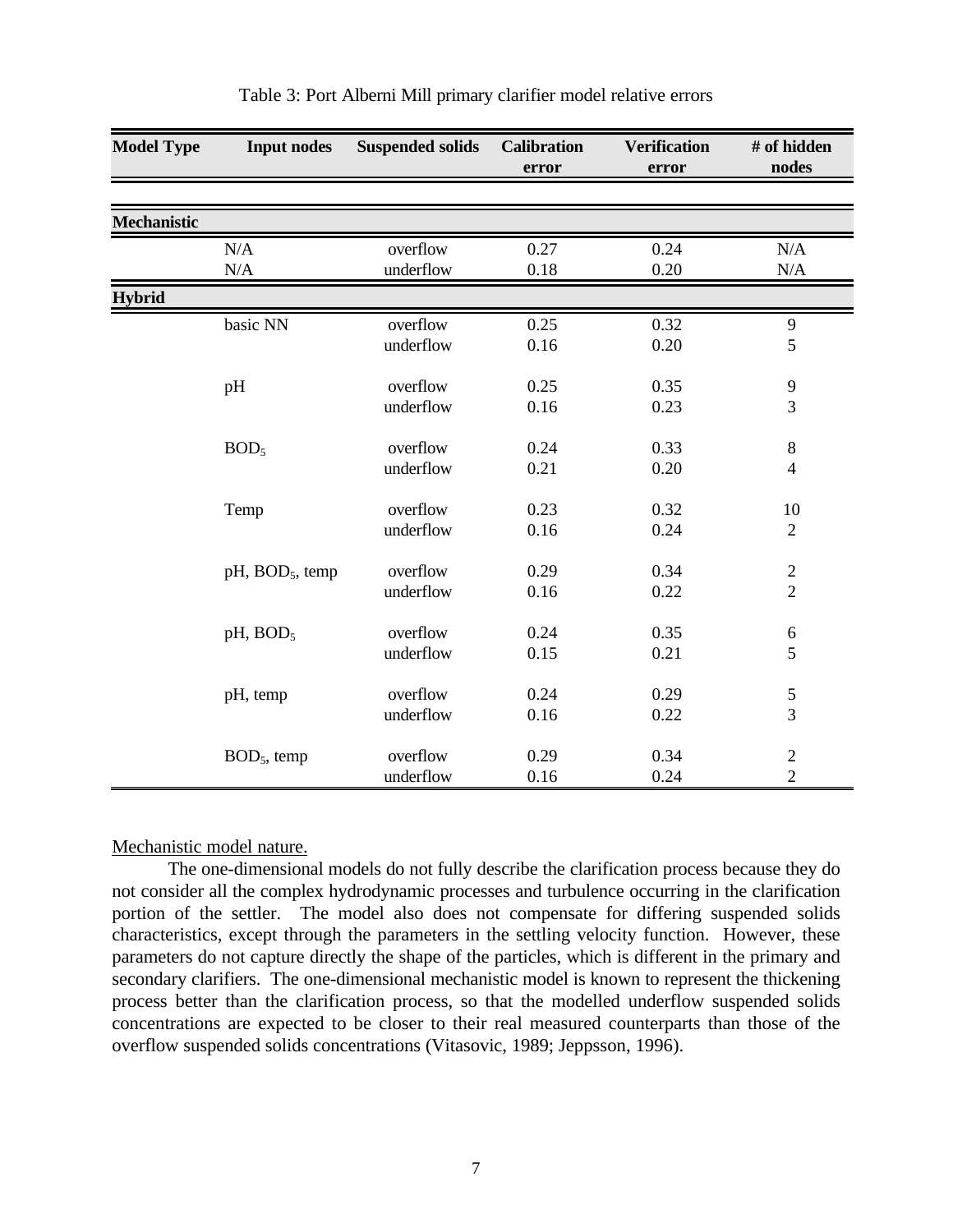#### Lab measurements.

The measurement error for the overflow suspended solids concentrations was higher than that for the underflow suspended solids. The samples taken for the lab measurements were of the same volume, but the solids concentrations for the overflow and underflow samples differed by 3 orders of magnitude (60 vs. 50,000 mg/L). This fact might have caused much higher lab measurement error for the overflow suspended solids concentrations than that for the underflow SS concentration. Thus, the accuracy of the measured overflow concentrations could be lower than that of the underflow suspended solids concentrations. According to data given in Standard Methods for the Examination of Water and Wastewater (1992), the relative error for the total suspended solids measurement for concentrations close to the overflow suspended solids concentration is 17% (less than 5% for the underflow SS concentration). Consequently, the accuracy of the presented results should be considered in the light of the accuracy of the measured data.

#### Data interpolation

The original data base used for calibration and verification was not complete, so that some data reconstruction had to be done. The reconstruction may not have been accurate enough for all the missing frames, because insufficient correlated data were available. As opposed to the underflow SS concentration discussed later, it was much more difficult to clearly see this impact on the overflow SS concentration. However, since the impact on the underflow suspended solids was shown and the model is more sensitive for the overflow suspended solids concentration this source of the error is likely to exist

#### Data averaging

The input data used consisted of one-day averages that neglected all within-day variations that might have caused changes clearly reflected in the output variables. It was not possible to assess the extent of this source of error.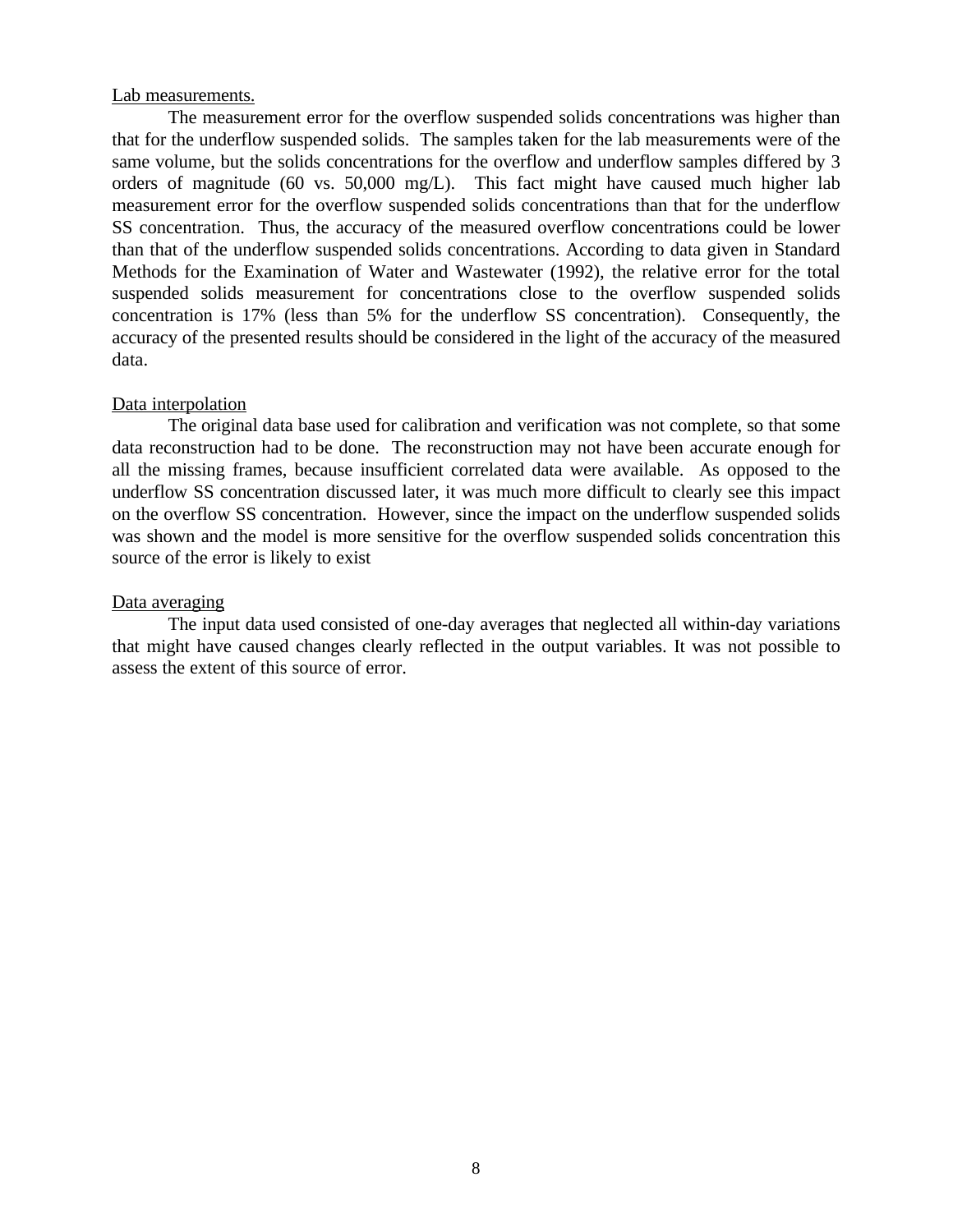

Figure 1: Primary clairfier overflow SS – Calibration.



Figure 2: Primary clarifier overflow SS - Verification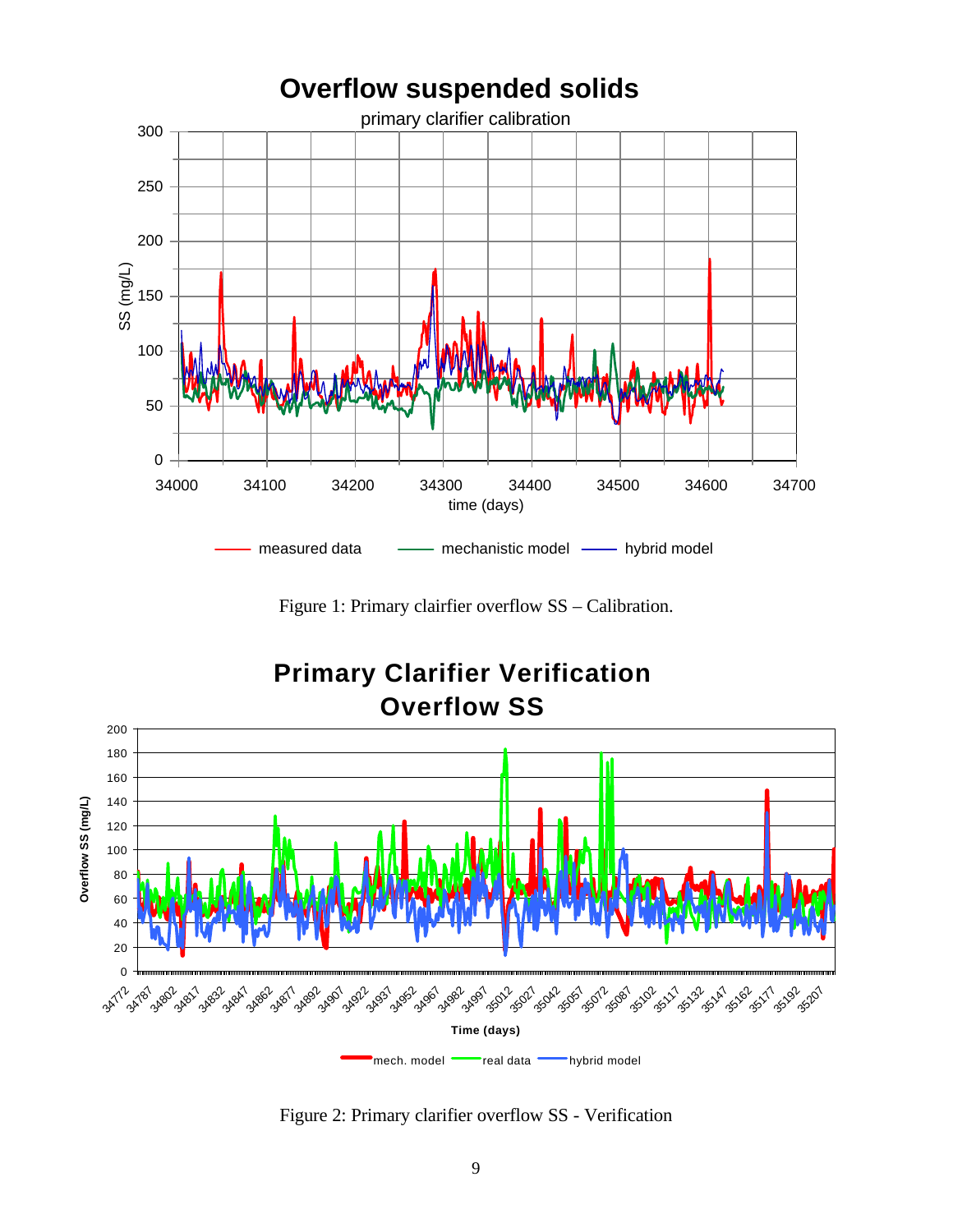

Figure 3: Primary clarifier underflow SS – calibration.



Figure 4: Primary clarifier underflow SS - verfication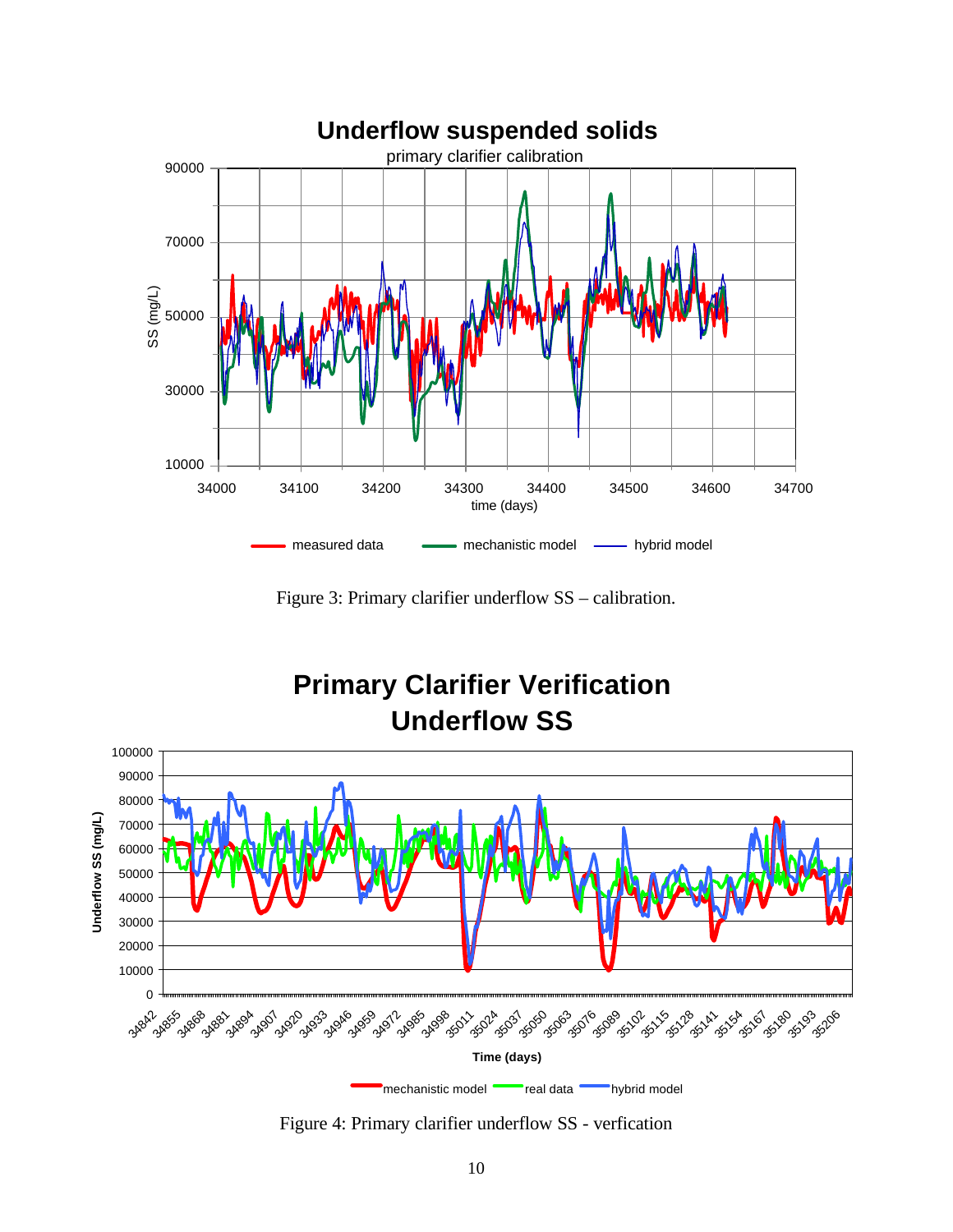The relative error for the verification data set was in the same range as for the calibration set (0.24 vs 0.27, Table 3), which meant that the calibration and verification sets represented the same data population. The hybrid model did not improve the mechanistic model response. In fact, the addition of a neural network actually increased the relative error. The hybrid model followed the trend better in some regions, but not sufficiently to help draw any conclusion.

Table 3 indicates that the hybrid model did not improve the mechanistic model response regardless of the neural network applied. There might have been three reasons for such an outcome: an inadequate length of the data sets, problems in extrapolating conditions of the verification data set, or a lack of information in the error function that was useful for neural networks.

The length of the data sets was not the most probable cause, because the same length data sets showed adequate results for the secondary clarifier hybrid model discussed later. Even though a statistical analysis showed similar characteristics for both the calibration and the verification data set, and the mechanistic model response was similar on both the calibration and the verification set, the presence of noise present in the data could have introduced extrapolating conditions. However, considering the hybrid model success for the secondary clarifier, the most probable reason might have been that the mechanistic model residuals used to train the neural network did not contain any valuable information for the neural network, i.e. the mechanistic model extracted all of the valuable information on the process carried by the measured data. This might lead to the conclusion that the one-dimensional clarifier model has limitations for application to a primary clarifier treating pulp and paper primary solids and the data available in the present study.

A further model improvement might be achieved by either adopting a multi-dimensional model, and/or developing additional neural networks with input nodes featuring data not available in the present study.

#### *Underflow SS concentration*

The mechanistic model response for the underflow suspended solids concentration was good, taking into account the duration of the data set and the variability of the model input data. The relative model errors were 18% for the calibration and 20% for verification data set (Table 3). The measured plant output data and the model predictions for the calibration and verification sets are shown in Figures 3 and 4, respectively. The model followed the real data trend well, although it was inclined to emphasize the extremes. The fact that the relative error for the verification data set (20%) was in the same range as for the calibration (18%), indicated that the sets were chosen properly, i.e. represented the same data population. The possible sources of the model errors are data interpolation, mechanistic model nature, and data averaging.

#### Data interpolation

As already discussed, the data reconstruction may not have been accurate enough, so that some incorrect model input data could have caused inaccurate mechanistic model response. Examples of the impact of inaccurately reconstructed data on the model accuracy can be identified in the regions corresponding to time periods in the vicinity of days 35000, 35080 and 35200 (Figure 4).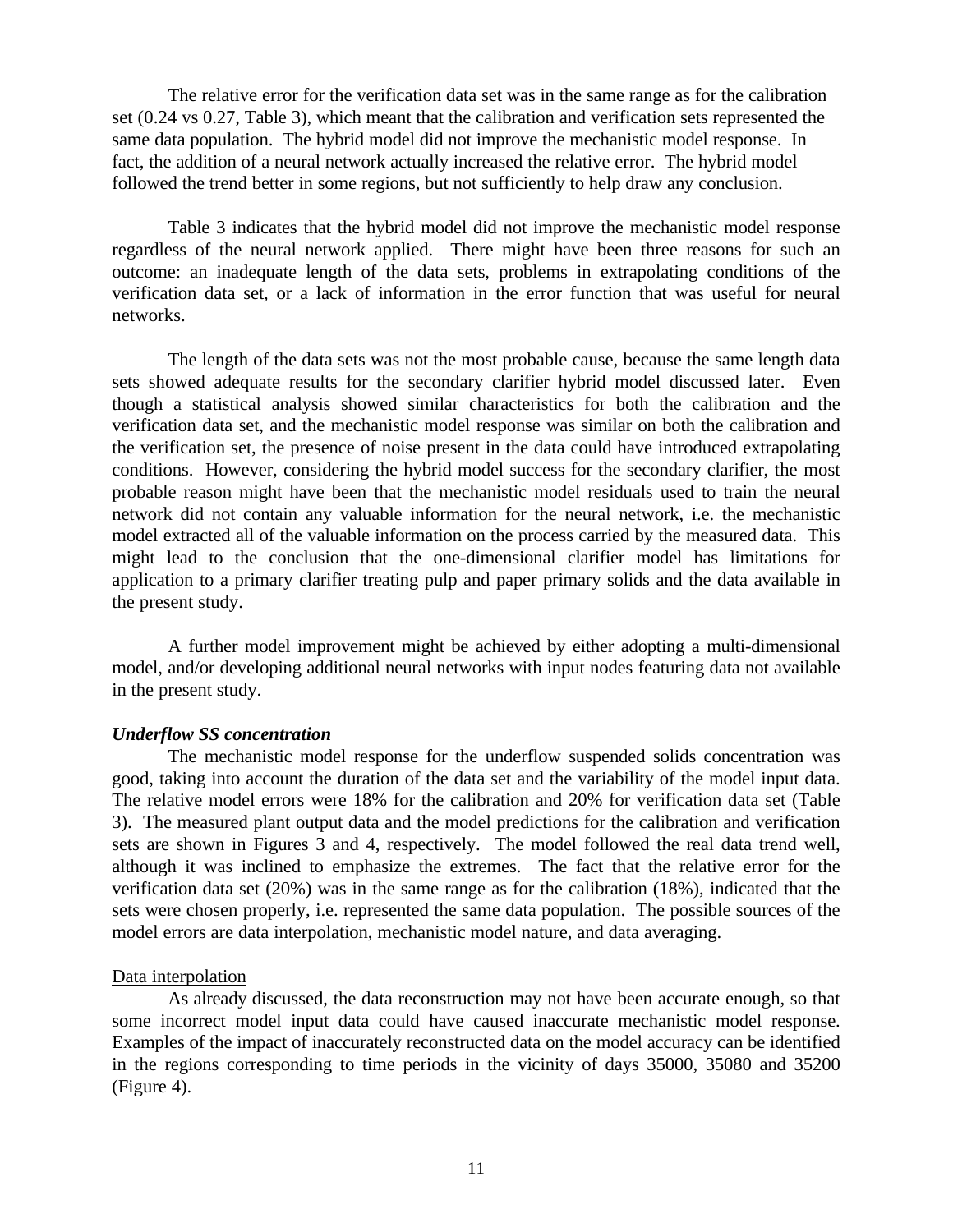#### Mechanistic model nature

As already discussed, the one-dimensional model used does not describe all the complex hydraulics of the settling tanks, but has been shown to be capable of relatively accurate prediction of underflow suspended solids concentrations. However, the model does not compensate for the different suspended solids nature in pulp mill wastewater relative to municipal activated sludge.

#### Data averaging

As discussed in the paragraph on the model response to the overflow SS concentrations.

The hybrid model was not a significant improvement over the mechanistic model, although it followed the measured data trend better in some regions. The reasons for the hybrid model inability to improve the mechanistic model were already discussed with the reference to the overflow suspended solids concentrations.

Primary clarifier model calibration was useful as additional evidence (along with the Port Alice Mill results) to support some findings related to the secondary clarifier model. Considering different model behaviour on the primary and secondary clarifier data sets, a reasonable hypothesis may be established that the model behaviour depends on the nature of the influent suspended solids. A detailed discussion of the mechanistic and hybrid models, as well as a comparison between primary and secondary clarifier results and their consequences is provided in a subsequent report on the secondary clarifier results and conclusions.

# **MANAGEMENT APPLICATIONS**

The results reported here represent those from the first stage of a larger project to develop simulators for pulp and paper wastewater treatment systems. To ensure compliance with water quality regulations, pulp and paper mills have been trying to optimize their wastewater treatment facilities, and, if necessary, to extend their treatment systems with new components. Optimization and design of the systems can be significantly improved with a better understanding of the treatment process behaviour and the influence of various operating conditions on the process. Even though each treatment step is important, the secondary treatment process is critical to successful wastewater treatment, because it has the greatest impact on the reduction of contaminants. It is the most complex process and the most difficult to operate and control. Understanding the behaviour of this process is the most important element in optimizing the performance of a wastewater treatment system and achieving the treatment objectives.

The development of a mathematical model is a widely used approach for attaining a better understanding of a process. A comprehensive mathematical model could be a valuable tool in simulating variations in the system caused by changes in treatment plant operational conditions and the pulp and paper process. A model, capable of coping with the processes and components of substrate and biomass occurring in the system, makes it possible to develop a simulator that is able to predict the behaviour of the activated sludge system under dynamic conditions. The simulator could serve as a technical aid for design, control, optimization, training, performance analysis, research, and education.

# **CONCLUSIONS**